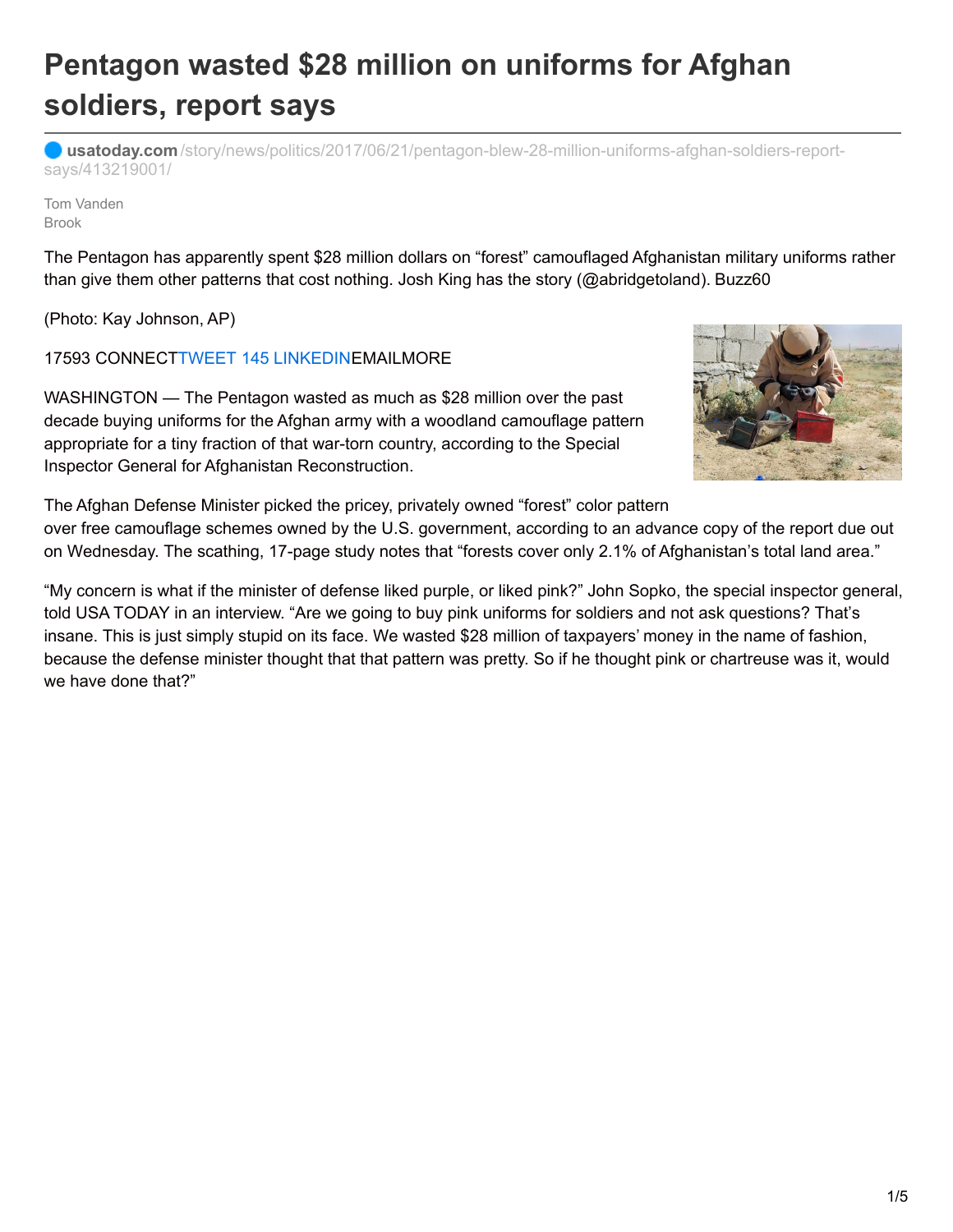

John Sopko, special inspector general for Afghanistan reconstruction. (Photo: Charles Dharapak, AP)

For years, Sopko's office has scalded the Pentagon for squandering tens of millions of dollars of the \$66 billion Congress has appropriated to train, equip and house Afghan security forces. Wednesday's installment on uniforms was particularly pungent, noting that special tailoring — zippers instead of buttons — boosted the cost of uniforms of already dubious value.

The report's release comes as Defense Secretary Jim Mattis considers sending thousands more U.S. troops to bolster beleaguered Afghan forces in what has become America's longest war. Afghan troops face a resurgent Taliban insurgency, an offshoot of the Islamic State (ISIS), and other terrorist groups.

The Pentagon has spent \$93 million on the uniforms since 2007. Switching to a camouflage pattern owned by the U.S. military could save taxpayers as much as \$71 million over the next decade, the inspector general found.

The Pentagon, in its written response, didn't quibble with the findings. Instead, in a letter to Sopko, the military acknowledged the need for a cost-benefit analysis "to determine whether there is a more effective alternative, considering both operational environment and cost."

### **No camouflage for bad decisions**

Reaction to Sopko's findings was swift and sharp.

"You'd think the Pentagon would have had a good handle on how to pick the right camouflage for uniforms," Sen. Chuck Grassley, the Iowa Republican and senior member of the Budget and Finance committees, said in a statement. "Instead, the Defense Department gave up control of the purchase and spent an extra \$28 million on the wrong pattern just because someone in Afghanistan liked it. It's embarrassing and an affront to U.S. taxpayers. Those who wasted money on the wrong camouflage uniforms seem to have lost sight of their common sense."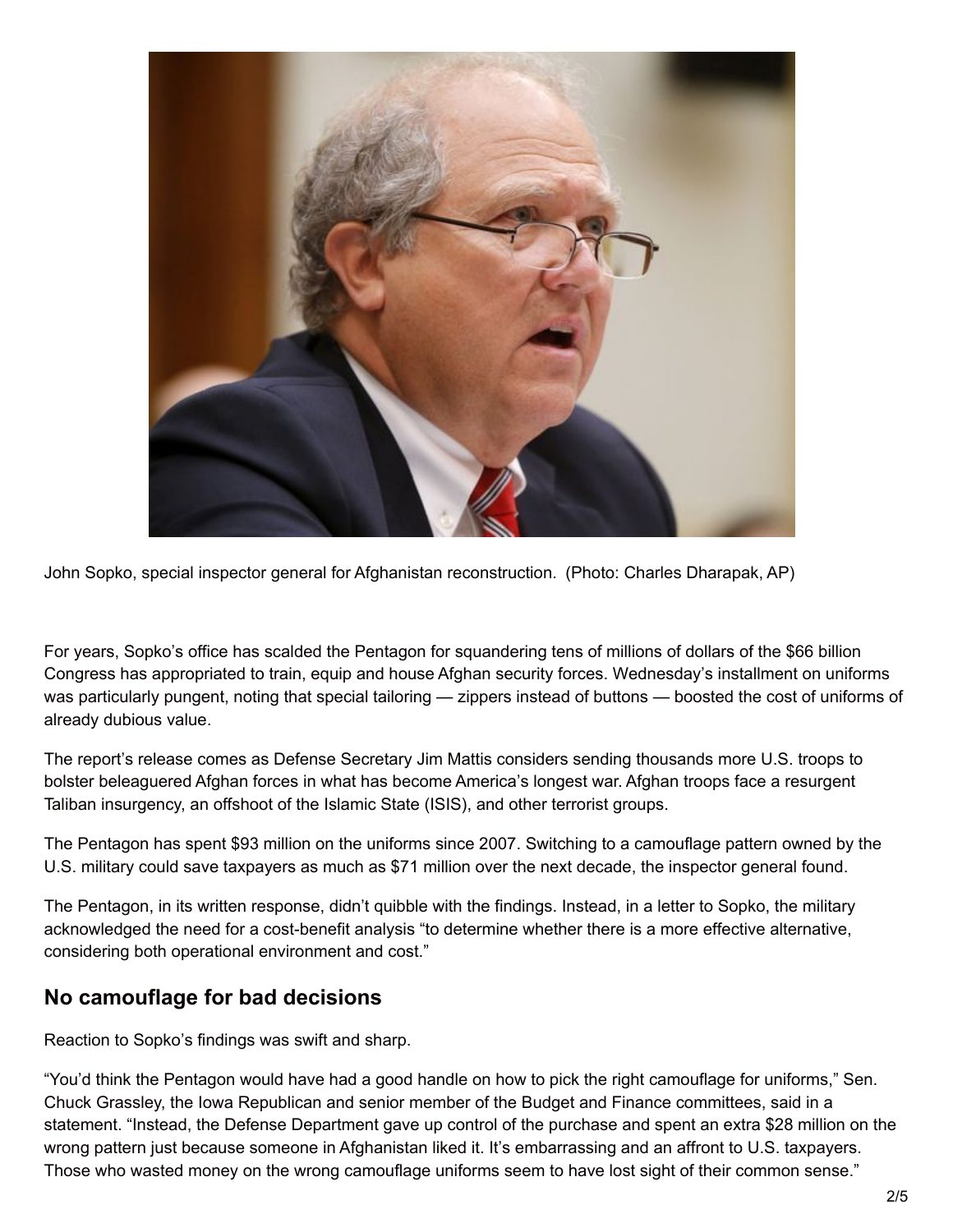The decision to buy the woodland-pattern uniform dates to 2007. For the previous five years, Afghan soldiers had been issued a "hodgepodge" of uniforms donated from several nations, according to the report. Early in 2007, the Afghan Defense Ministry decided it needed a "new and distinctive uniform" to set the Afghan army apart.

The United States is not winning in Afghanistan, Defense Secretary Jim Mattis told Congress on Tuesday, saying he was crafting a new war strategy to brief lawmakers about by mid-July that is widely expected to call for thousands more U.S. troops Time

In February 2007, U.S. officials training the Afghan army cruised the internet for camouflage patterns. In an email, the officials "ran across" camouflage from a company called HyperStealth and showed them to Defense Minister Abdul Rahim Wardak. He "liked what he saw," the report says.

By May, Wardak had selected the "Forest" pattern, and U.S. officials made the decision to buy 1,364,602 uniforms and 88,010 extra pairs of pants "without conducting any formal testing to determine the pattern's effectiveness for use in Afghanistan," according to the report.

The report, however, raises questions about the utility of forest camouflage in a country that "on the whole is dry, falling within the Desert or Desert Steppe climate classification," according to the National Climatic Data Center.

#### **Read more:**

Pentagon wants more troops, bombs for Afghanistan to counter Taliban

#### Report cites wasted Pentagon money in Afghanistan

The Pentagon also could have recommended camouflage patterns the military owns but no longer uses. Those uniforms "may have been equally effective in the Afghan environment" and with fewer alterations, like zippers, could have saved as much as \$28 million.

"We had camouflage patterns," Sopko said. "Dozens of them. For free!"

The inspector general's report concludes that neither the Pentagon nor the Afghan government knows if the uniform still being issued there is "appropriate to the Afghan environment, or whether it actually hinders their operations by providing a more clearly visible target to the enemy."

Those soldiers may be the ultimate losers in the uniform debacle, Sopko said.

"I feel sorry for the poor Afghan soldiers," Sopko said. "I mean they're walking around with a target on their backs, 'Shoot me.' Because only 2% of the country is forest woodland, and that's the outfit that the Afghan minister picked."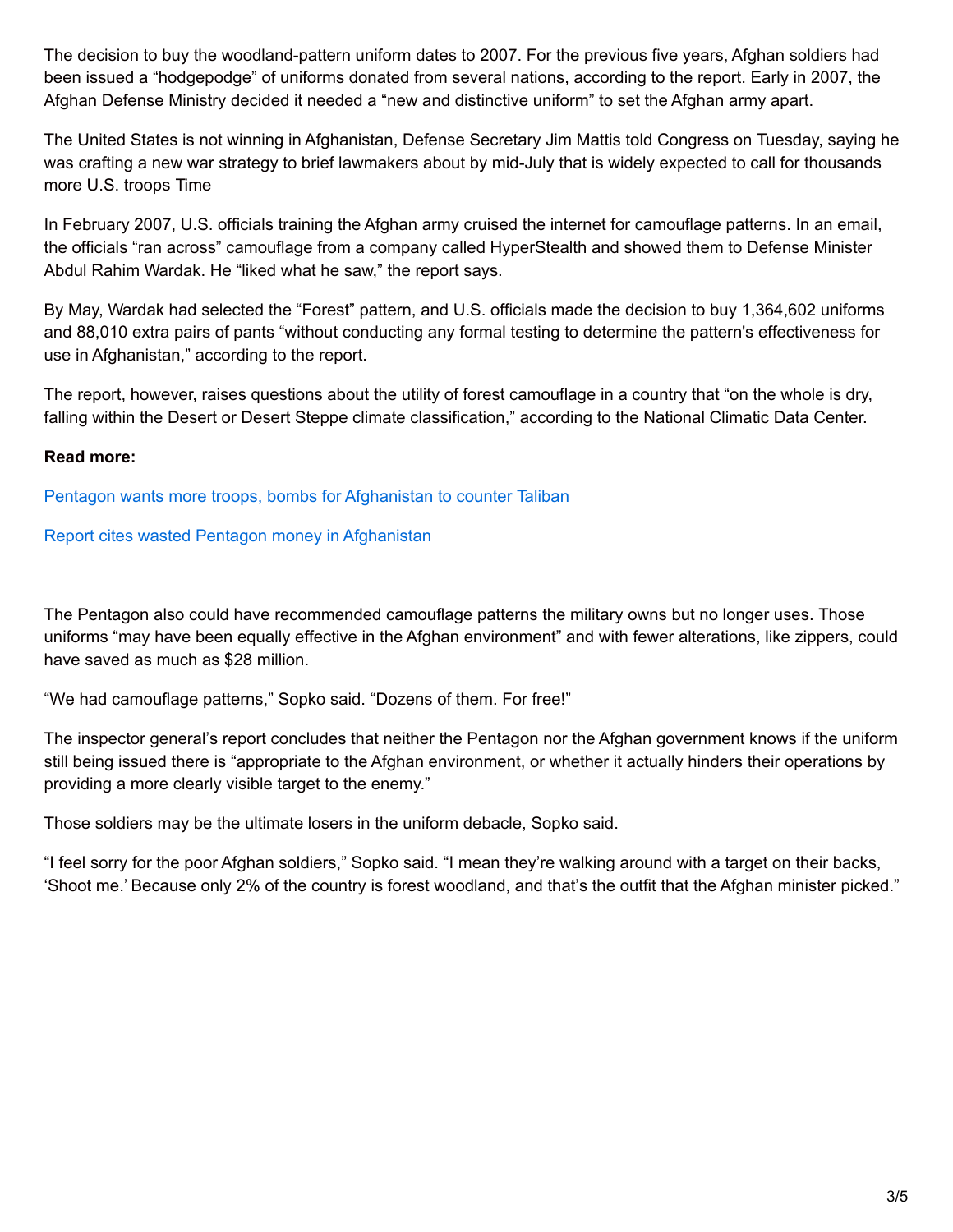

2016 photo by Rahmat Gul, AP

## **REPORT: U.S. PAID TOO MUCH FOR NON-CAMOUFLAGE AFGHAN UNIFORMS**

A report says the U.S. may have spent \$28 million more than needed for Afghanistan forest-style uniforms. Only 2% of the country is forest.



**LESS-PRICEY PATTERNS AVAILABLE** The Afghan defense minister chose a pattern from a camouflage firm's website. Other U.S.owned designs were ignored.

**SOURCE** Special Inspector General for Afghanistan Reconstruction; U.S. Army George Petras, USA TODAY



#### ON POLITICS NEWSLETTER

For political junkies who want a little attitude with their democracy.